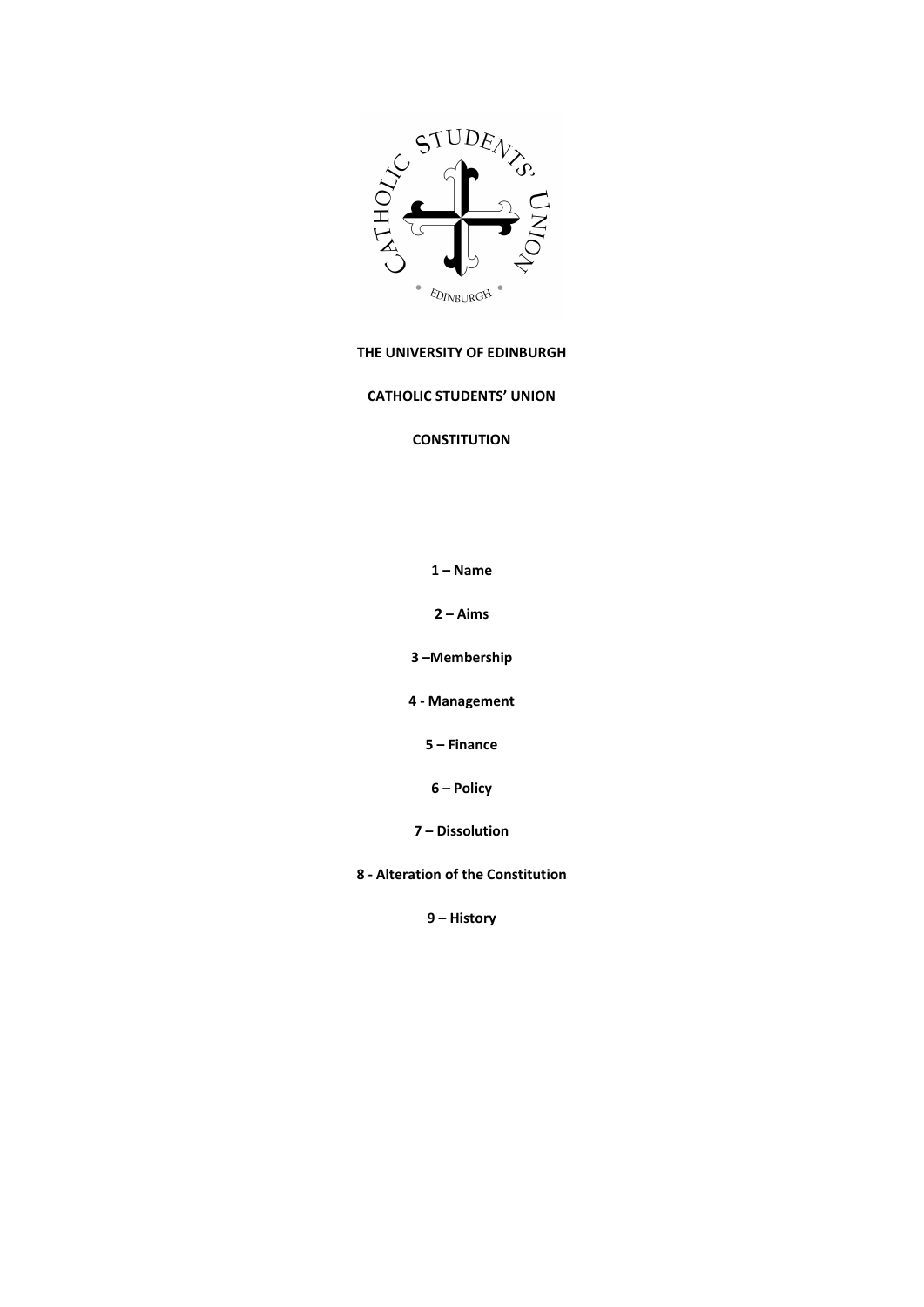## 1. Name

1.1 The Society shall be known as "Catholic Students' Union" and/or "CSU" (the "Society").

## 2. Aims

2.1 The aims of the Society shall be:

- a) to provide opportunities for deepening understanding of the Catholic faith amongst its members, contributing to their development as responsible Catholics in the wider world;
- b) to assist in the formation of informal peer support groups and networks within the Society;
- c) to provide opportunities for members to engage with the wider Catholic community;
- d) to encourage members to take a more active role in community led projects;
- e) to organise and promote social events for its members and other students;
- f) to maintain a welcoming environment in all common spaces provided for use by the Society at 23 George Square Edinburgh (the "Catholic Chaplaincy") for its members.
- 2.2 The Society shall be affiliated to:
	- a) St Albert's Catholic Chaplaincy served by the Order of Preachers (Dominicans); and
	- b) Edinburgh University Students' Association.
- 2.3 The Society shall abide by any applicable laws, by-laws and/or guidelines of the Edinburgh University Students' Association in relation to recognised societies.

#### 3. Membership

3.1 Forms of Membership

- a) Membership of the Society is open to all matriculated students of The University of Edinburgh, Napier University, Queen Margaret University and Heriot-Watt University.
- b) At least 75% of the members of the Society shall be matriculated students at The University of Edinburgh.
- c) All members who are not matriculated students shall pay at least twice the annual subscription.
- d) The Catholic Chaplains who are all Honorary Chaplains and/or Belief Contacts for The University of Edinburgh shall be honorary members of the Society.
- e) Full membership lists should be filed with the Edinburgh University Students' Association activities office at least once per semester to ensure membership databases are up to date.
- f) If any dispute of membership should arise, the list registered through the Edinburgh University Students' Association database will be used as the official list.

#### 3.2 Membership Entitlements

- a) All members shall be entitled to attend all Society events other than events specified to be for particular groups e.g. women, men, undergraduate or postgraduate and in the event of a limited space for an event, the members allowed to attend will be decided on a first come first served basis.
- b) All members shall be entitled to Society privileges such as discounts for events, as arranged by the committee.
- c) All members shall be entitled to attend Society meetings and propose amendments to events and motions that they would like to be passed.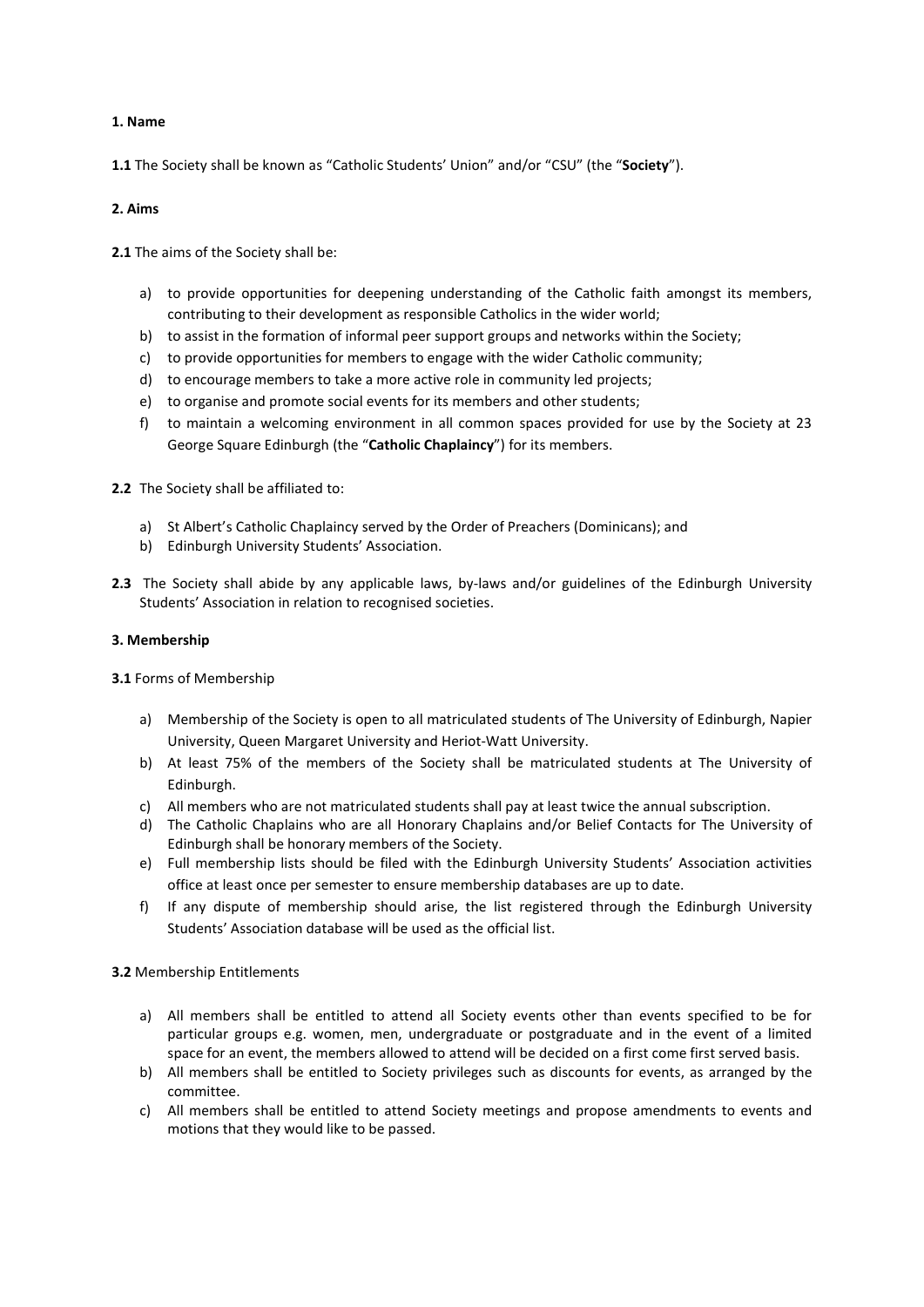#### 3.3 Membership Responsibilities

- a) Members shall not act in a manner that brings the Society into disrepute.
- b) Members shall not cause damage to the Catholic Chaplaincy property or any other venues for Society events or to any property belonging to the Society or its members.
- c) Members shall have shared responsibility for the general cleanliness of the communal spaces used by the Society.
- d) Members must be respectful of all other Society members.
- e) Members must not give the code of the Catholic Chaplaincy and common room doors to any nonmembers, with the exception of the Catholic Chaplains to the Society who may do so if they reasonably deem it to be necessary.
- f) Members must make timely payment of all sums due from them for events, meals or similar which are hosted by the Society at the Catholic Chaplaincy.
- g) The Society believes that discrimination or harassment, direct or indirect, based on a person's gender, age (except where it relates to licensing laws), race, skin colour, religious beliefs, nationality, socioeconomic background, disability, HIV status, sexual orientation, gender reassignment, family situation, domestic responsibilities or any other irrelevant distinction, is detrimental to the Society, the university and wider society, and will not be tolerated.

#### 3.4 Breach of Member Responsibilities

- a) The Committee may impose sanctions for misconduct on members, based on verifiable evidence collected, taking into account the seriousness of the misconduct with reference to the membership responsibilities listed at paragraph 3.3 above and standard code of conduct, any previous warnings, and any mitigating circumstances. When appropriate the following sanctions may be applied:
	- i. Issue a verbal informal warning
	- ii. First Written Warnings will be issued for a minor offence or complaint;
	- iii. Final Written Warnings will be issued for: a further offence or complaint or if the conduct of the member failed to improve following a previous warning, or if the actions are serious enough to warrant a Final Written Warning.
- b) If the final written warning is ignored that person may be evicted from the venue; barred from attending future events; and in the case of members may have their membership revoked with no refund.
- c) The Edinburgh University Students' Association Societies department will be notified upon removal of a member and provided with a copy of the evidence pertaining to the sanctions process and removal. All persons removed from membership may appeal to the Societies' department against such removal.

#### 4. Management

#### 4.1 The Catholic Chaplains

- a) The Catholic Chaplains are priests, religious or employees of the Order of Preachers who serve at St Albert's Catholic Chaplaincy.
- b) The Catholic Chaplains are all Honorary Chaplains and/or Belief Contacts for The University of Edinburgh working closely with The University of Edinburgh's wider Chaplaincy team, which includes chaplains to members of other Christian denominations, and people of other religions and traditions.
- c) The Catholic Chaplaincy is owned, maintained and partially funded by the Order of Preachers and by the Parish of St Albert the Great.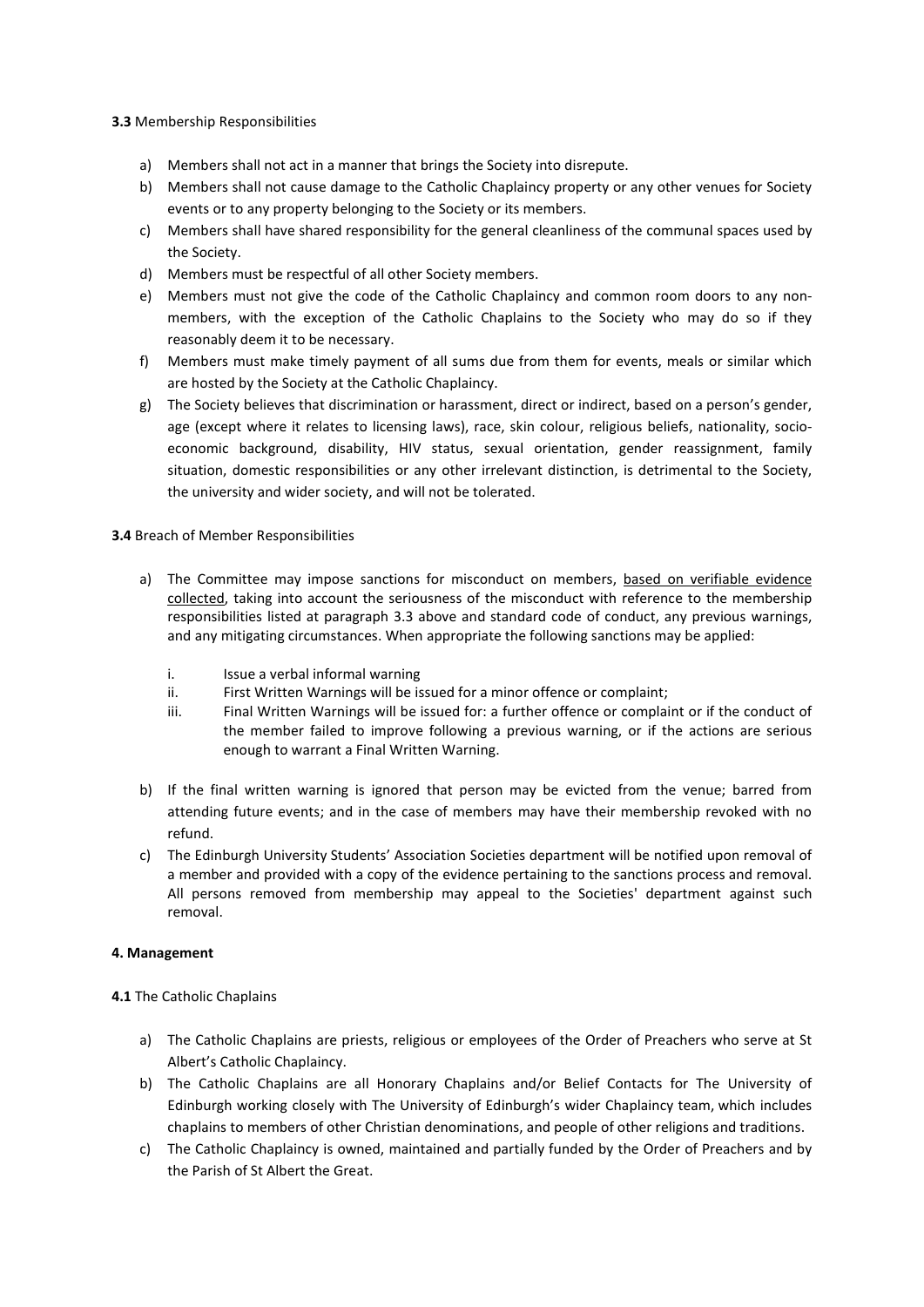d) The Catholic Chaplains' role in the Society is to help deepen the faith through the provision of organised prayer and teaching, through the celebration of Mass and the other sacraments (in the case of those Catholic Chaplains who are priests) and support to all members of the Society as required.

## 4.2 The Committee

- a) Only members of the Society shall be entitled to stand for election to the committee, and all members shall be so entitled.
- b) The Society shall be managed by the committee organised by office-bearers who are themselves members of the committee.
- c) The committee is responsible to the Society.
- d) The committee will ensure that it complies with any relevant data protection legislation.
- e) The Catholic Chaplains shall be non-voting committee members.
- f) All appointments to the Society committee will be made at the Annual General Meeting by nomination i.e. two members of the Society or, in the event of multiple candidacies, using a secret one vote ballot system.
- g) Positions may be filled at any point during the year by a motion in committee meetings, again by nomination.
- h) A committee member must vacate his/her position either upon resignation or dismissal by a resolution of the committee reached through the Discipline process outlined in paragraph 4.10.
- i) The committee may, by absolute majority co-opt additional members in the event of Section 4.2(h) or in the event deemed necessary by the committee.
- j) Only two additional members can be co-opted in any academic year.
- k) However, in the event of a withdrawal from committee, section 4.2 (j) will not apply, the remaining committee may, by absolute majority co-opt additional members to replace withdrawn members.

#### 4.3 Executive Officers

- a) There shall be the roles of President, Secretary and Treasurer (the "Executive Officers") to the Society.
- b) The posts of President, Secretary and Treasurer are restricted to matriculated Student Members of The University of Edinburgh who are members of the Society.
- c) All Executive Officers are subject to election annually.
- d) The Executive Officers will be elected at the Annual General Meeting and assume office after week 11 of the second semester in the same academic year after the election.
- e) No person may be elected to more than one Executive Officer position in any academic year.
- f) Should an Executive Officer resign or be dismissed, another Executive Officer may assume the post with the agreement from the committee. If they do so they must relinquish their current post, especially if it is an Executive Officer post and nominate another member of the commit to assume that role.
- g) All Executive Officers must be assigned to the Edinburgh University Students' Association Society Profile as soon as practicable following their election.
- h) All Executive Officers will attend annual society training as outlined by the Edinburgh University Students' Association societies' team.
- i) All Executive Officers should be registered to supersede the previous Executive Officers as signatories of the Society bank account(s) as soon as practicable following their election.

#### 4.4 President

- a) The President shall run the Society, to oversee all committee members and Society activities.
- b) The President will chair the committee meetings and Annual General Meetings.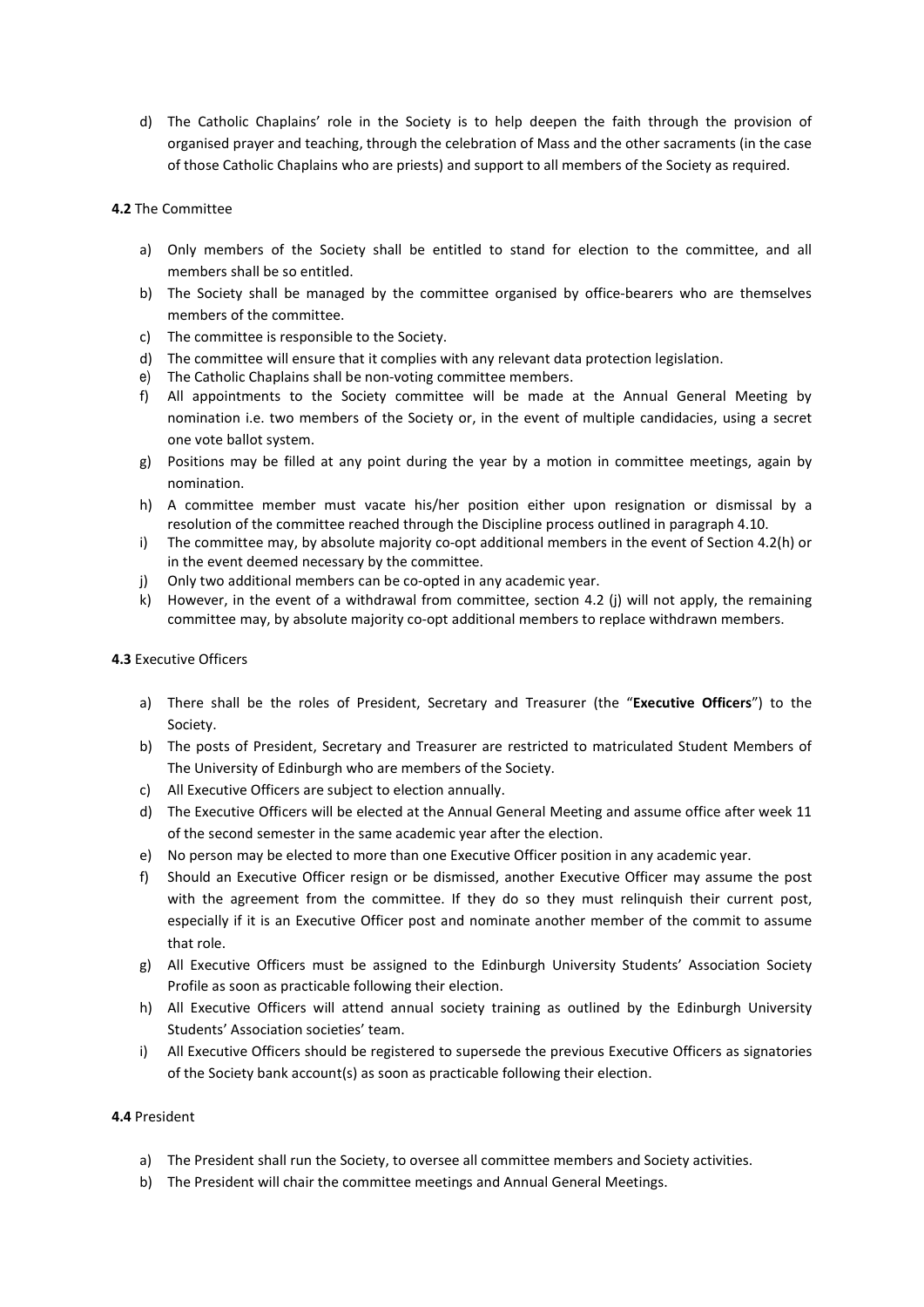- c) The President is responsible to Society for their actions (or lack of action as appropriate).
- d) The President must take reasonable steps to supervise the other Executive Officers and committee members.
- e) Should the President resign, the committee will elect a new President.

#### 4.5 Treasurer

- a) The Treasurer must draw up a provisional budget, as exhaustive as possible, to be presented at the Annual General Meeting.
- b) The Treasurer shall keep, as appropriate, both written and digitally recorded files and prepare monthly accounts of the Society.
- c) The Treasurer is responsible to the President for the finances of the Society.
- d) The Treasurer will ensure that all bookkeeping records are kept up to date and readily available when requested by a member and will present a brief summary at all committee meetings.
- e) At the end of each semester, the Treasurer will submit a breakdown of the semester's accounts for an audit review by the committee.
- f) The Treasurer must endeavour to ensure that the ordinary expenditure of any given year is not more than the ordinary income of that year.
- g) Should the Treasurer resign, the committee will elect a new Treasurer.

#### 4.6 Secretary

- a) The Secretary shall oversee the administrative affairs of the Society.
- b) The Secretary shall prepare the agendas and the minutes of every meeting of the committee and at the Annual General Meetings and Extraordinary General Meetings.
- c) The Secretary shall endeavour to ensure that said documents are made available to the members of the committee within at least 2 days (before and after respectively) of the meeting.
- d) The Secretary should ordinarily or generally be responsible for correspondence. But the President might take responsibility for what he/she corresponds on behalf of the Society.
- e) The Secretary is responsible to the President for the administration of the Society.
- f) The Secretary shall be responsible for the constitutional affairs of the Society, which is reviewed once a year to align with current society practice/Edinburgh University Students' Association Laws, by-laws and guidelines and or new desired positions.
- g) The Secretary will ensure that all documents are kept up to date, archived efficiently and readily available when requested.
- h) The Secretary shall take all reasonable steps to ensure the safe keeping, maintenance and replacement (as appropriate) of any Society property.
- i) Should the Secretary resign, the committee will elect a new Secretary.

#### 4.7 Non-Executive Officers

- a) These officers shall include the Publicity Officer and a minimum of five Ordinary Committee Members, though any of these positions may be left vacant should the committee deem them unnecessary for a particular year.
- b) The Publicity Officer duties include the following: overseeing the provision of digital and traditional media to promote events, to ensure the society complies with Edinburgh University Students' Association guidelines on all promotion of events; organising other social media, and for the composition and emailing of the weekly e-newsletter for the Society. When deemed necessary by the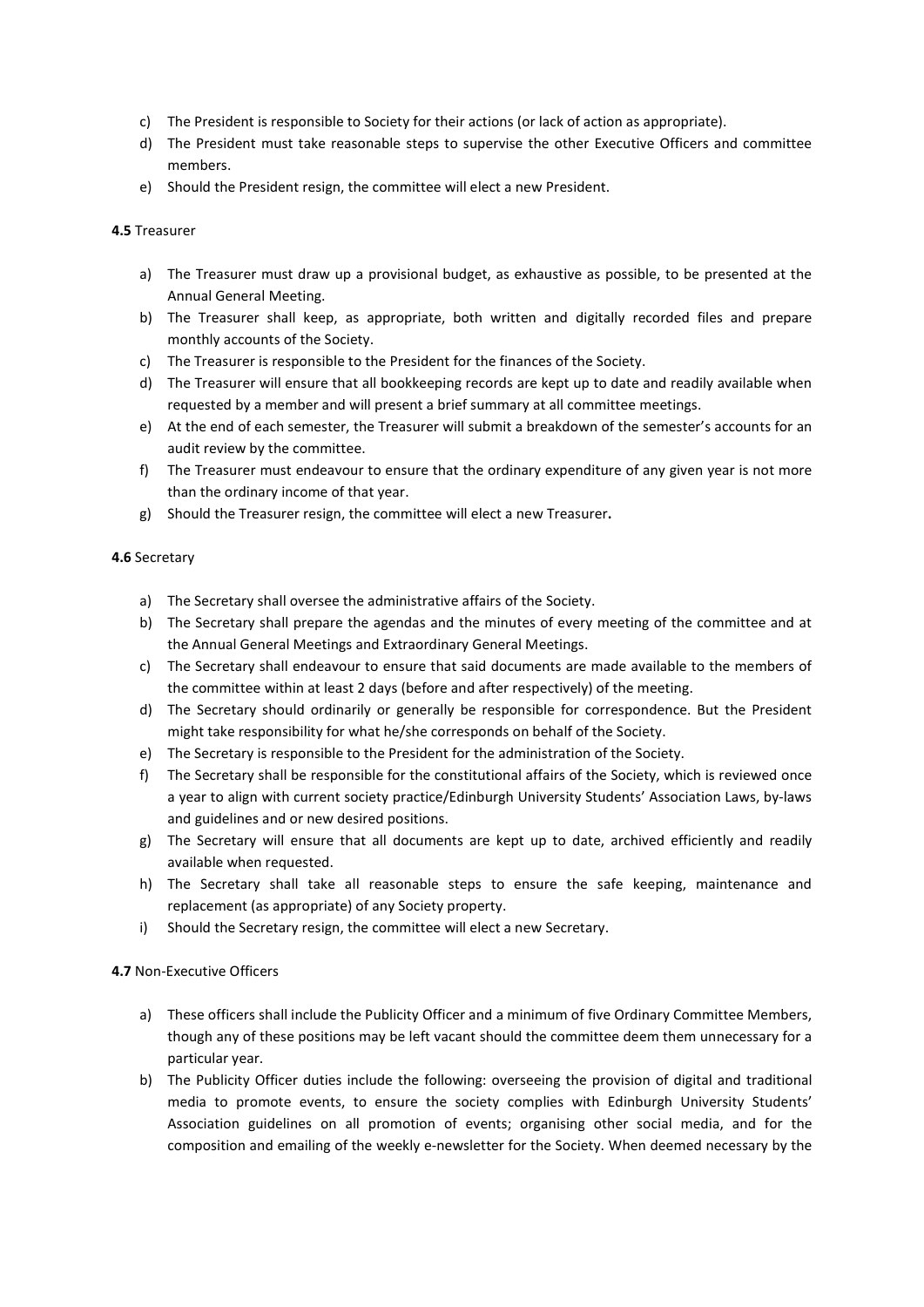Executive Officers, the Publicity Officer shall have access to any Society electronic devices in order to fulfil these duties and shall be responsible for it when it is in their possession.

- c) The Publicity Officer will be subject to election annually.
- d) The Ordinary Committee Members duties include the following: overseeing that the Executive Officers are supported at any Society events, are active members who help in the decision making process at committee meetings and is responsible to the Executive Officers and members for the general running and support of the Society.
- e) Should the committee deem it necessary, the role of Postgraduate Representative, can be co-opted into becoming an official officer on the committee. This should be voted upon as a committee towards the start of semester one in the new academic year.
- f) Postgraduate Representative duties include the following: overseeing the provision of events and activities catered inclusively for the Postgraduate members of the Society.

# 4.8 Conduct

a) All Office Bearers and members of the committee shall act in good faith towards the Society in all actions they undertake on its behalf.

#### 4.9 Recall Election

- a) The members shall have the right at an Extraordinary General Meeting to seek the recall of any or all of the Executive Officers or members of the committee by a special resolution (i.e.: an absolute majority in favour of the resolution).
- b) For such a vote to be binding on the Society the meeting must be quorate.
- c) The quorum shall be 50% of the membership of the Society or 30 members of the Society, whichever is lower.
- d) Grounds for recall may be founded on the failure of any office holder or member of the committee to comply with the terms of the constitution, or for any other reason deemed legitimate by the Annual General Meeting.

#### 4.10 Discipline

- a) Should any member or the committee seek the recall of any member of the committee as outlined in Section 4.9(d) the following disciplinary procedure should first occur;
	- i. The President or Secretary will issue a formal verbal warning to the offending member.
	- ii. If the dispute is not resolved after a period of 7 days then the President or Secretary will issue a written/email warning, as agreed by the committee and signed on their behalf, giving notice of the Disciplinary action being taken.
	- iii. If the dispute is not resolved after a further 14 days then the committee may, by a majority vote, expel the offending member from office.

#### 4.11 Annual General Meeting

- a) All members of the Society are entitled to attend and vote at all Annual General Meetings (AGM).
	- (i) Membership to the Society may not be bought on the day of the AGM.
- b) The President will call an AGM normally between week 7 and week 11 of Semester 2 in the academic year.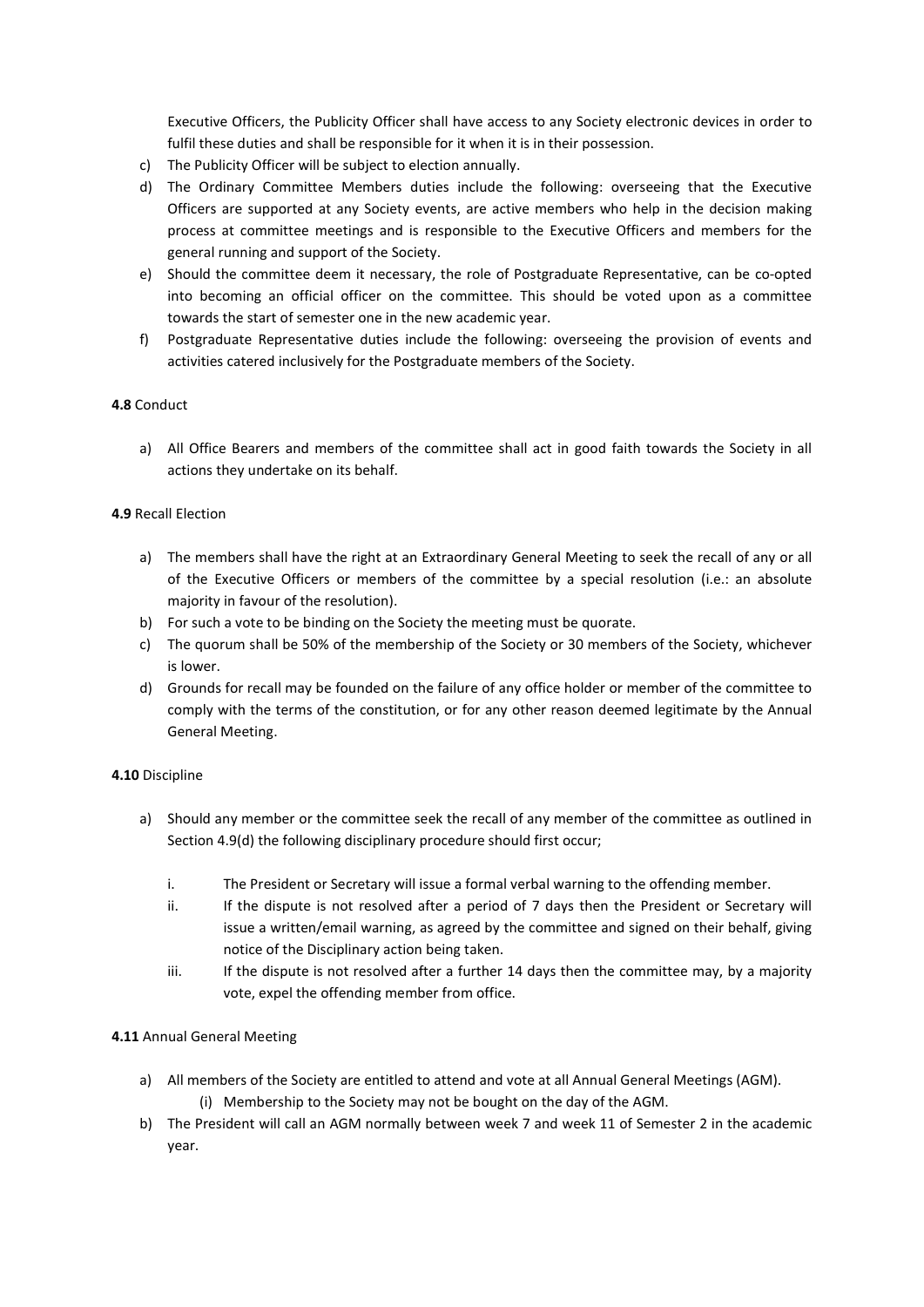- c) It is the responsibility of the Secretary to ensure that members are given adequate notice of at least 14 days written/email notification of the AGM.
- d) Motions to be discussed should be presented to the Secretary not less than seven (7) days prior to the AGM.
	- (i) The Executive Officers may waiver Section 4.11(d) and accept motions at any time before or during an AGM.
- e) Motions carried by an absolute majority at quorate AGM are binding on the Society.
- f) The quorum shall be 50% of the membership of the Society or 20 members of the Society, whichever is lower.
- g) If the President is unable to chair the AGM, the Secretary shall do so. If neither of the above are present or willing to act, another member of the committee may be accepted as chairperson of the meeting.
- h) All Executive Officers and The Publicity Officer shall be subject to election annually at the AGM.
- i) The nomination list for elections to the committee shall be opened at least two weeks prior to the AGM and nominations will close 3 hours before the commencement of the AGM.
- j) Elections shall be held by secret ballot, with the Catholic Chaplains acting as returning officers.
- k) Elections for Executive Officers shall be held using a one vote ballot system i.e. the nominee with an absolute majority of votes shall be appointed to the office.
- l) The first candidate to receive an absolute majority of votes in any ballot will be deemed to have been elected.
- m) In the case of more than two candidates, and when an absolute majority of votes has not been received, the candidate with the least votes is excluded from the next ballot.
	- (i) In event of a tie, candidates with the least votes can withdraw; otherwise there will be a separate ballot to determine which of these candidates must step down.
	- (ii) The above process is repeated until there is no tie. The voting then continues in this way until an absolute majority is achieved.
- n) Candidates defeated in election for any position may be proposed for another position.
- o) Under no circumstance will proxy voting be allowed, whereby members delegate their voting power to other members of the Society in their absence, and/or to select additional representatives.
- p) The new elected Executive Officers and Committee will agree to assume office after the University of Edinburgh's Spring Teaching Vacation.
- q) The Treasurer shall take all reasonable steps to have the Society's books balanced before each AGM.
- r) The AGM shall also consider and discuss the outgoing committee's accounts from the previous year.
- s) It is the responsibility of the outgoing Treasurer to present a complete account of the current state of finances. The Treasurer must present an accurate breakdown of any financial commitments for which the Society has been engaged in the current year, henceforth to be known as the budget. Emphasis must be placed on comparing this budget with current income.
- t) The Secretary shall report on the administrative affairs of the Society.
- u) The Catholic Chaplains will be invited to speak at the AGM to report on parish subsidies provided to the Society from chaplain-led and organised events as well as from donations received from other sources.

#### 4.12 Extraordinary General Meeting

- a) An Extraordinary General Meeting (EGM) may be called only by the President for matters arising in the course of the year which require consideration by members.
- b) Following the receipt of such a request by the Secretary, the committee shall have twenty-eight (28) days to implement the request, and must take reasonable measures to notify the members of the time and place of the EGM.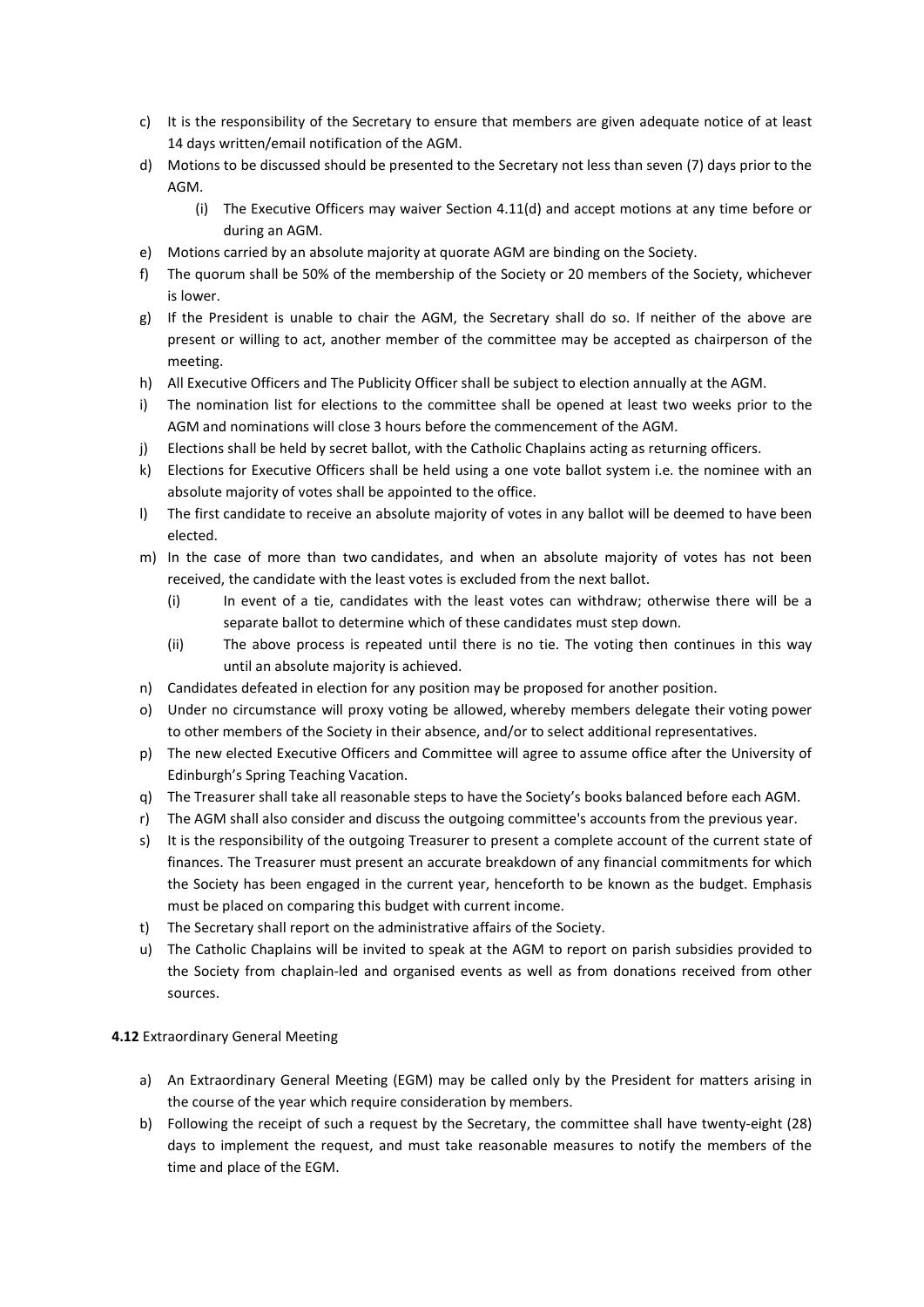- c) The EGM will then follow the procedures as outlined in Section 4.11.
- d) The Society must then receive at least fourteen (14) days written or email notice of the time and place of the EGM.
- e) The quorum shall request 20% of the membership of the Society or 15 members of the Society, whichever is lower.
- f) In the event of an Executive position becoming vacant, President will call an EGM to elect a replacement.
- g) Any newly elected Office Bearers will be communicated to the Societies Team after the election has taken place.

#### 4.13 Committee Meetings

- a) The committee will meet a minimum of eight times per academic year at a time and date agreed by the committee members and formally called by the President.
- b) The purpose of these meetings is to:
	- i. suggest, agree and delegate responsibilities for the programme of events for the Society.
	- ii. receive reports of matters arising since the last meeting.
	- iii. ensure the general smooth running of the Society.
	- iv. to fill any vacancies and co-opt other committee members.

# 5. Finance

#### 5.1 Finance Policy

- a) The application and utilisation of online banking will not, under any circumstance, be allowed.
- b) The Society will have paper bank statements sent to the Society's mailing address and kept in a folder in the Society cupboard at all times.
- c) The Treasurer shall reimburse expenses when a receipt with the name of the member claiming the expense and title of the event to which that expense is related is received and shall be made as soon as reasonably possible.
- d) A cash float of maximum One Hundred Pounds Sterling must be maintained in the main cashbox and kept in the Society cupboard monitored and only accessed by the Executive Officers.
- e) The financial year shall run from  $1<sup>st</sup>$  April to  $31<sup>st</sup>$  March.

#### 5.2 General Finance

- a) An updated budget must be presented to the first full meeting of the committee in the following academic year to be discussed.
- b) Necessary suggestions for revision should be accepted by the Treasurer.
- c) All bank accounts shall be operative on any two signatures of the Executive Officers with the Treasurer maintaining full responsibility over the finances of the Society.
- d) The Society shall be non-profit making. The Executive Officers, committee, members and Catholic Chaplains may only receive payment, direct or indirect, as reimbursement for legitimate Society expenses.
- e) Core income will be income arising from membership fees and any other source as agreed by the committee.
- f) Any reserves at the end of the financial year shall be carried over into reserves for the following financial year.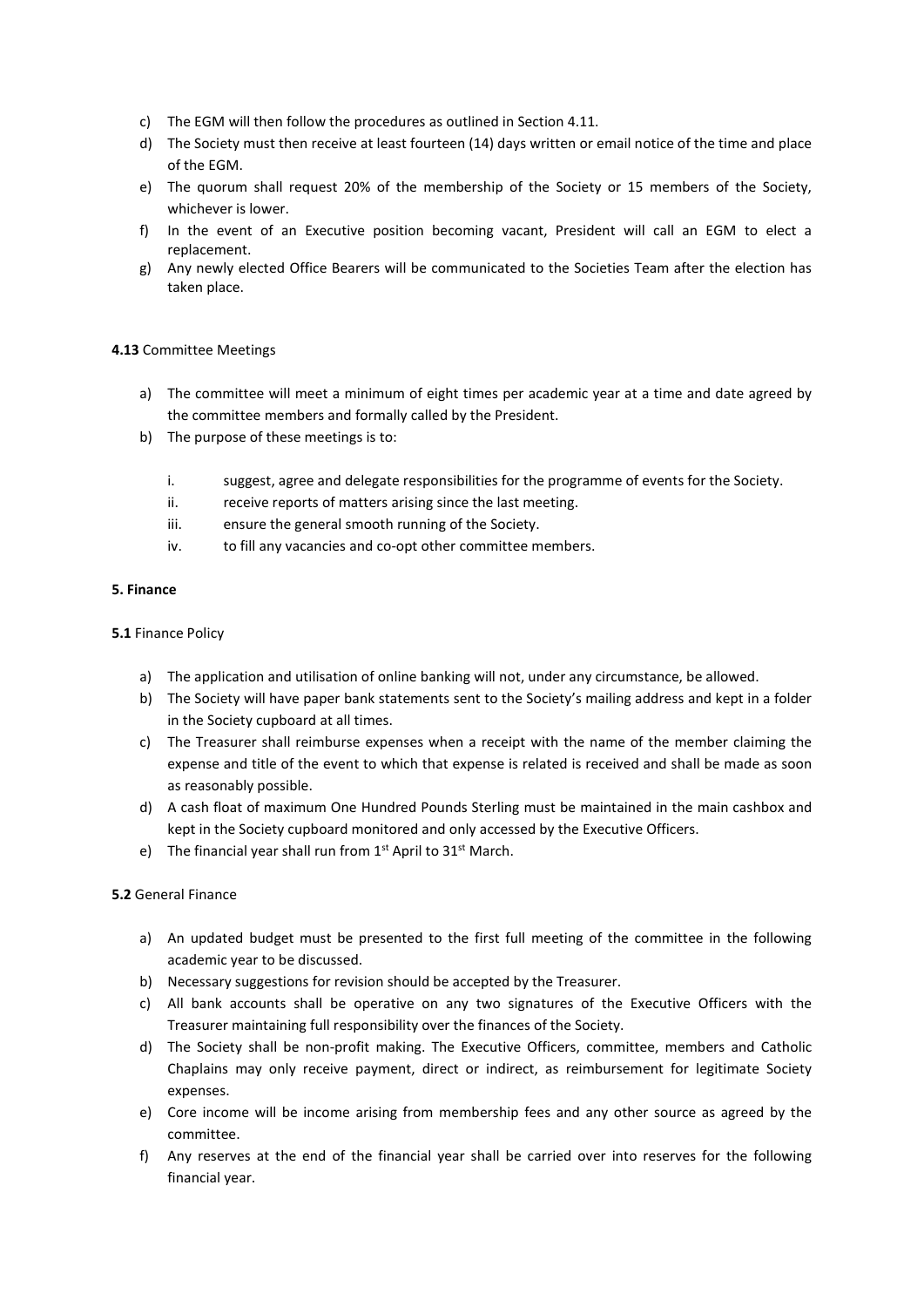g) A loss carried forward into the following financial year must be notified and explained at the Annual General Meeting.

## 6. Policy

## 6.1 Political Organisations

a) The Society will be non-political in that it will not espouse the cause of any political party.

## 6.2 Administration

- a) Edinburgh University Students' Association requires the Society constitution to be updated annually prior to the Annual General Meeting and submitted during re-registration.
- b) Re-registration of the Society must be submitted prior to the Edinburgh University Students' Association stipulated closing date, prior to Week 12 of Semester 2 of same academic year.
- c) Also as part of re-registration, the Society shall submit details of its new committee.

#### 6.3 Society Status

a) The Society may not register to obtain any legal status, including a limited company or a charitable status.

#### 6.4 Equal Opportunities Policy

- a) The Society shall uphold and maintain the equality of opportunities.
- b) The Society will take all necessary steps to ensure that their meetings, events and socials are accessible to all.
- c) The Society will ensure that it complies with any relevant data protection legislation.
- d) The Society believes that discrimination or harassment, direct or indirect, based on a person's gender, age (except where it relates to licensing laws), race, skin colour, nationality, religious belief, socioeconomic background, disability, HIV status, sexual orientation, gender reassignment, family situation, domestic responsibilities or any other irrelevant distinction, is detrimental to the society, the university and wider society, and will not be tolerated.
- e) The Society shall abide by any applicable laws, bye-laws and guidelines of the Edinburgh University Students' Association in relation to recognised Societies

#### 7. Dissolution

7.1 Dissolution of the Society

- a) The Society shall not be wound up except by a resolution of three quarters of those present at an Extraordinary General Meeting called for that purpose.
- b) For such a resolution to be binding on the Society the meeting must be quorate.
- c) The quorum shall be 50% of the membership of the Society or 50 members of the Society, whichever is higher.
- d) All funds remaining after the satisfaction of all debts and liabilities following such a resolution shall be passed on to the Order of Preachers (Dominicans) or to another charitable organisation that shares similar aims.